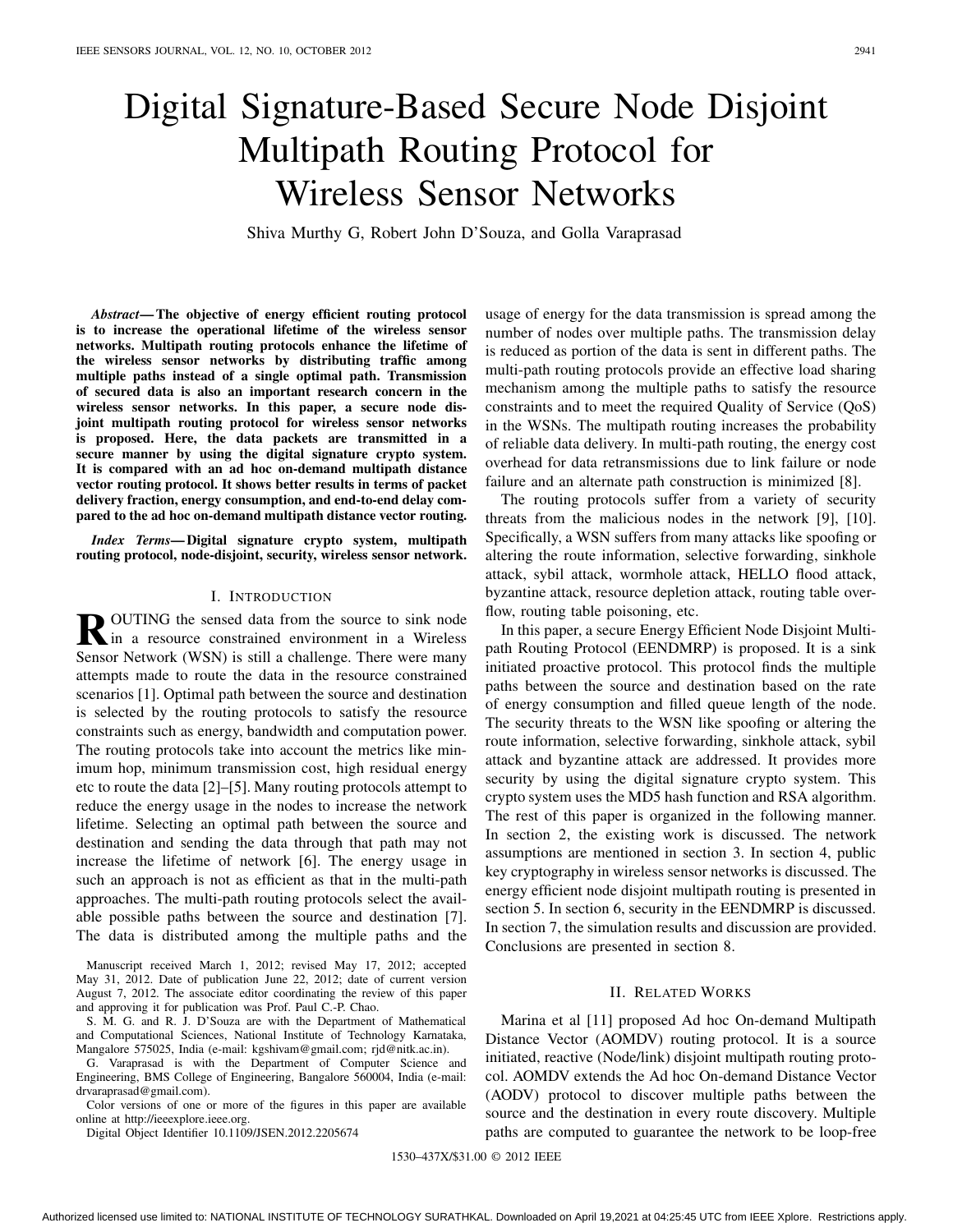and disjointed. Primary design goal behind AOMDV is to provide efficient fault tolerance in the sense of faster and efficient recovery from route failures. The route discovery is initiated by broadcasting Route REQuest (RREQ) packets to its neighbouring nodes. The source node waits for the Route REPly (RREP) packet from the destination node or intermediate nodes, which has valid path to the destination. The intermediate node on receiving the RREQ packets sets up a reverse path to the source using the previous hop of the RREQ as next hop on the reverse path. In AOMDV, route maintenance is done by means of Route ERRor (RERR) packets. When an intermediate node detects a link failure (via a link-layer feedback), it generates a RERR packet. The RERR packet propagates toward all traffic sources having a route via the failed link, and erases all broken routes on the way. A source, upon receiving the RERR initiates a new route discovery if it still needs the route. Apart from this route maintenance mechanism, AOMDV also has a timer-based mechanism to purge the stale routes. AOMDV uses very small time out values to avoid stale paths. This may limit the benefit of using multiple paths. The route discovery process has to be initiated by the sensor nodes, when it wants to send the data to sink node. The message overhead in the route discovery, and route maintenance is high in AOMDV because of its ondemand nature of routing in static topology natured WSNs.

Ke Guan et al [12] proposed energy-efficient multi-path routing protocol for WSNs. It is a reactive routing protocol. In the network, every node may act as a source and a sink node. The assumption of the common base station is eliminated. The route discovery mechanism provides the multiple paths between the source and destination using shared nodes in the query tree and search tree. The number of control message packets used in the multiple route construction is high to construct a query tree and a search tree. The query messages and search messages are to be broadcasted in the network. These messages are sent from the sink and source nodes, respectively.

Choon-Sung Nam et al [13] proposed an efficient path set up and recovery in WSNs. This mechanism is a sink initiated, query based routing protocol. It is a variant of directed diffusion routing protocol. This mechanism finds the optimal path between the source and destination based on the minimum number of hops. But setting up of the multiple paths is not shown.

Marjan Radi et al [14] proposed Low-Interference Energy-Efficient Multipath Routing (LIEMRO) for WSNs. It is a source initiated event-based, reactive routing protocol. The LIEMRO model finds the multi-path between the source and destination. However, these multipaths exclude the node disjointedness property. The LIEMRO model used load balancing algorithm. The load balancing is done based on the average interference level, average residual battery and Estimated Transmit Energy (ETX) value of each path. The generation of multiple paths in LIEMRO is quite different from on-demand multipath routing protocols. Once a path between source and destination is generated and used, then it finds the second path. Usage of neighbouring control signals and separate route request packets for each path in the network demands high control overhead in the network.

Power-Aware Node-Disjoint Multi-Path Source Routing (PNDMSR) [15] is a reactive protocol and source initiated routing protocol. The route discovery in the PNDMSR model is similar to route discovery in Dynamic Source Routing (DSR) [16]. In the PNDMSR model, only the destination node is allowed to send the RREP packet to the source node, while in the DSR model, the RREP packets is sent by the intermediate and destination nodes. The node-cost field is added in the RREQ packet and carries the cumulative cost. In PNDMSR, the RREQ is generated by the source node. The RREQ packet is broadcasted in the network. The destination node, after receiving RREQs sends the RREP in the reverse path. If the network is dense, identifying the multiple node disjoint paths is cost effective. The number of control messages used may be higher.

Secure Cluster Based Multipath Routing Protocol (SCMRP) [17] is a proactive, hierarchical multipath secure routing protocol. The SCMRP model provides the security in routing the data using the effective key management technique like unique pair wise key distribution. The SCMRP model sends NeighBouR DETection (NBR DET) packet to construct the neighbour list in each node. Every node sends the neighbour list information to the base station. The base station generates the pair-wise key for every link in the network. These packets, neighbour list and pair-wise key received by the base station consume high energy in the resource constrained WSNs.

Secure and Energy Efficient Multi-path (SEEM) [18] routing protocol has three kinds of nodes such as sensor node, sink node and base station node. The base station plays a major role in finding multiple paths between the source and sink node. The control overhead is high in the SEEM model as it uses Neighbour Discovery (ND) packet, Neighbour Collection (NC) packet and Neighbour Collection Reply (NCR) packet in the routing protocol. The ND packet is broadcast in the network to know the neighbouring nodes of every node. Once all the nodes know their neighbouring nodes, the base station node broadcasts NC packet in order to collect the neighbour's information of each node gathered during the previous broadcasting. The sensor nodes acknowledge to the NC packet by sending the neighbour collection reply packet to the base station. The SEEM model justifies the security without using the crypto system mechanism in the routing protocol.

## III. ASSUMPTIONS

The following assumptions are made for this work:

- 1) N is the number of identical wireless sensor nodes that are deployed randomly in the phenomenon with a single sink node. All the sensor nodes send the sensed information to the destination (sink node) over the multiple hops.
- 2) The WSN is assumed to be an undirected graph  $G(V, E)$ , where, *V* is the set of nodes and *E* is the edge set such that  $E \subset V X V$ . The link  $(i, j) \in E$ , if nodes *i* and *j* can communicate with each other.  $N_i$  is the set of all nodes that can be reached in one hop from node *i*.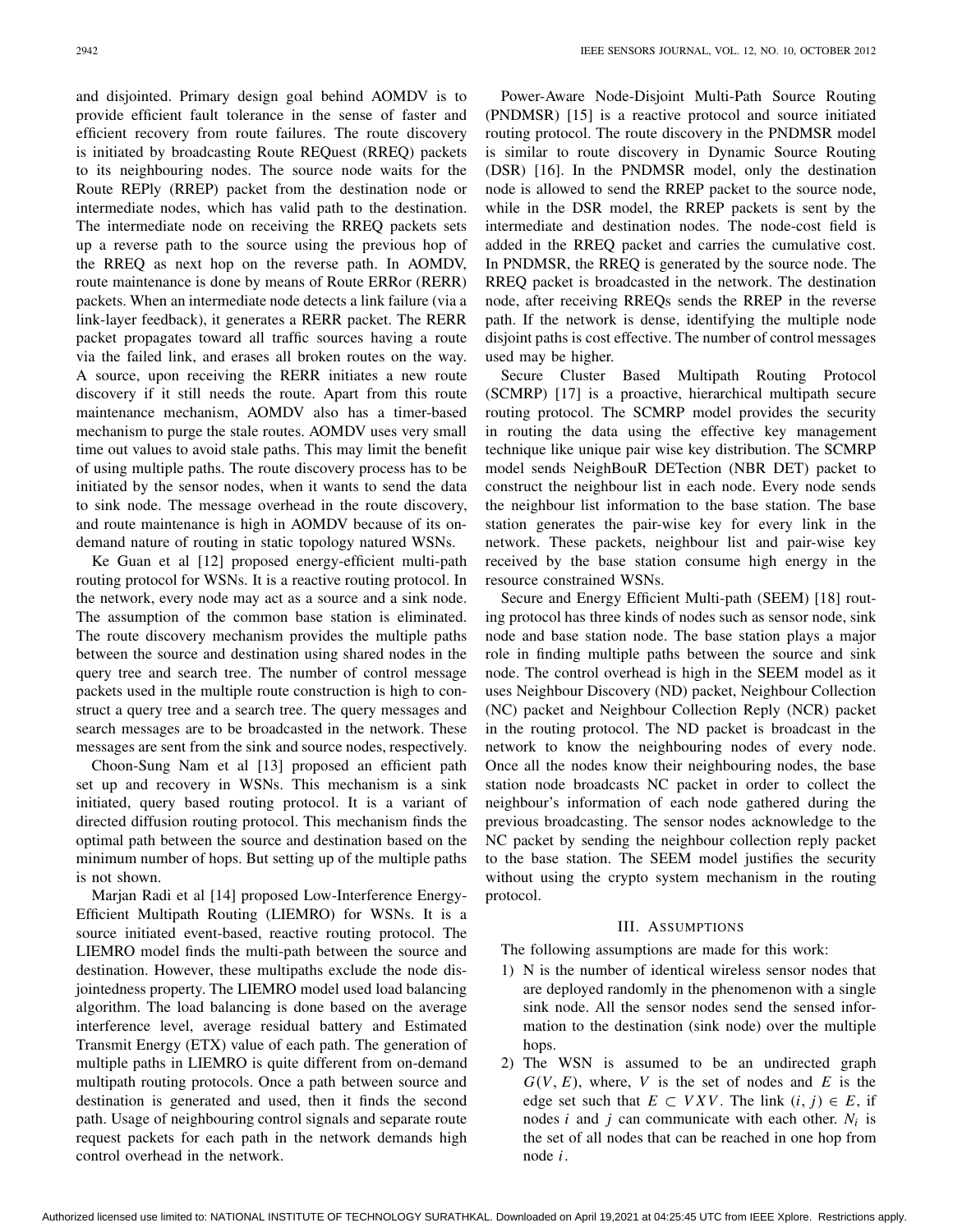- 3) Each sensor node has a fixed transmission range *R*. Multiple paths are available between the source and sink node in the network. The source node selects the node-disjoint paths between the source and destination to route the sensed data to the sink node.
- 4) Every node has a unique private key and a public key.
- 5) Common hash function is used by all nodes in the network.

# IV. PUBLIC KEY CRYPTOGRAPHY IN WIRELESS SENSOR NETWORKS

Public key encryption is a cryptographic method which uses asymmetric-key pair: a public key and a private key. Asymmetric key pair is used to encrypt and decrypt messages. The public key is made public and is distributed widely and freely. The private-key need not be distributed and it is kept secret. In public key cryptography, data encrypted with the public key can only be decrypted with its private key; conversely, data encrypted with the private key can only be decrypted with its public key. This characteristic is used to implement encryption and digital signature. The digital signature in public key encryption provides the authentication security in the system. The highlight of public key cryptography is in providing confidentiality without sharing the private keys. In general, public key cryptography is best suited for an open multi-user environment [19].

Public key crypto system's counterpart is the symmetric key crypto system and is also used in WSN security. The symmetric key crypto system, uses the same key for both encrypting and decrypting data. Many researchers proposed different symmetric key distribution (sharing) techniques for WSNs [20]–[23]. These algorithms are relatively easy to implement. It needs only limited computation power for encryption which (at least some of them) are known to be hard to break even with massive resources. Symmetric key system expects that, all participating nodes have to agree on a common key prior to exchanging data. One simple solution is to replace the common key very frequently at small time intervals for securing WSNs. This periodically shared new key may induct control overhead in the network if, periodicity is very small and WSNs size is large. This solution is the simplest way for securing WSN. It uses a single shared key to encrypt traffic over the network, and this key may be periodically updated to ensure more security against eavesdropping [24].

In the recent past various researchers attempted to implement security in WSNs using public key encryption. Public key cryptography provides authentication and confidentiality. The high processing overhead and energy cost make the implementation of public key cryptography in WSNs impractical. Few researchers proposed mechanisms to reduce processing and energy cost in Elliptic curve cryptography (ECC) [25].

# V. ENERGY EFFICIENT NODE DISJOINT MULTIPATH ROUTING PROTOCOL (EENDMRP)

In EENDMRP, WSN is assumed to consist of a number of stages  $St_i$ ,  $i = 1, 2, ..., l$  based on the number of hops between the source and destination. The sink is a stage zero, *St*<sup>0</sup> node. Every node can communicate with sink node in stage  $St_1$ . We assume that a stage  $St_i$  node can communicate with nodes on the same stage  $St_i$  and next stage  $St_{i+1}$ . But, it cannot communicate with stage *Sti*<sup>−</sup><sup>1</sup> nodes. This prevents the formation of paths with loops. Initially all the nodes in the network except the sink node have very high hop count value. Initially, all the nodes have its residual energy level above the threshold energy value. We discuss the working of EENDMRP in detail in two phases: (i) route construction phase and (ii) data transmission phase.

## *A. Route Construction Phase in EENDMRP*

EENDMRP is a sink initiated, proactive node disjoint multipath routing protocol. The sink node starts the multipath route construction phase to generate its routing tables. During this process, Route CONstruction (RCON) packets are exchanged between the nodes. Each sensor node broadcasts the RCON packet once and maintains its own routing table. The format of the RCON packet is as shown in the Fig. 1. It has packet type (to differentiate between control packet and data packets), beacon hop count (Number of hops away from the sink), beacon source (original sender of beacon), node threshold energy level, Path (packet traversed from sink to node) field and forwarder node's public key. If there is no route to the sink via the node that received RCON packet, then that node processes the RCON packet. If the route to sink from that node is already available in the node's routing table then it checks the packet's hop count value. If packet hop count is smaller than node's hop count value and its residual energy is above the threshold energy value, then RCON is processed; otherwise the packet is dropped. The node that receives the RCON packet, updates the RCON packet. The updated RCON with hop count incremented by one, updates the forward node id and appends its node id to the path. The node which receives the route construction packet updates its routing table information such as node's hop count and route to the sink node. Similarly, all the nodes in the network receive the route construction packet and update their routing table. This process is repeated until all the nodes in the network generate their routing table. The routing table contains node id, number of hops away from the sink, node weight, residual energy, possible disjoint paths between that node to the sink node and neighboring node's public key. The format of the routing table is shown in Fig. 2.

The route-construction phase is illustrated with the following example. The network in Fig. 3 is a 10 node network. The node D is the sink. The sink node initiates the route construction phase by broadcasting RCON packet to its neighboring nodes i.e., nodes 4, 6 and 9. The node 4 receives the RCON packet from the sink node. It updates its routing table if its residual energy is above the threshold energy value and its hop count is greater than the RCON packet hop count. Node 4 rebroadcasts the RCON packet to its neighboring nodes 3, 6 and sink node. The node 6 and sink node discard the RCON packet sent from the node 4, since its hop count value is less than the RCON packet hop count. The node 3 receives the RCON packet from the node 4 since its hop count value is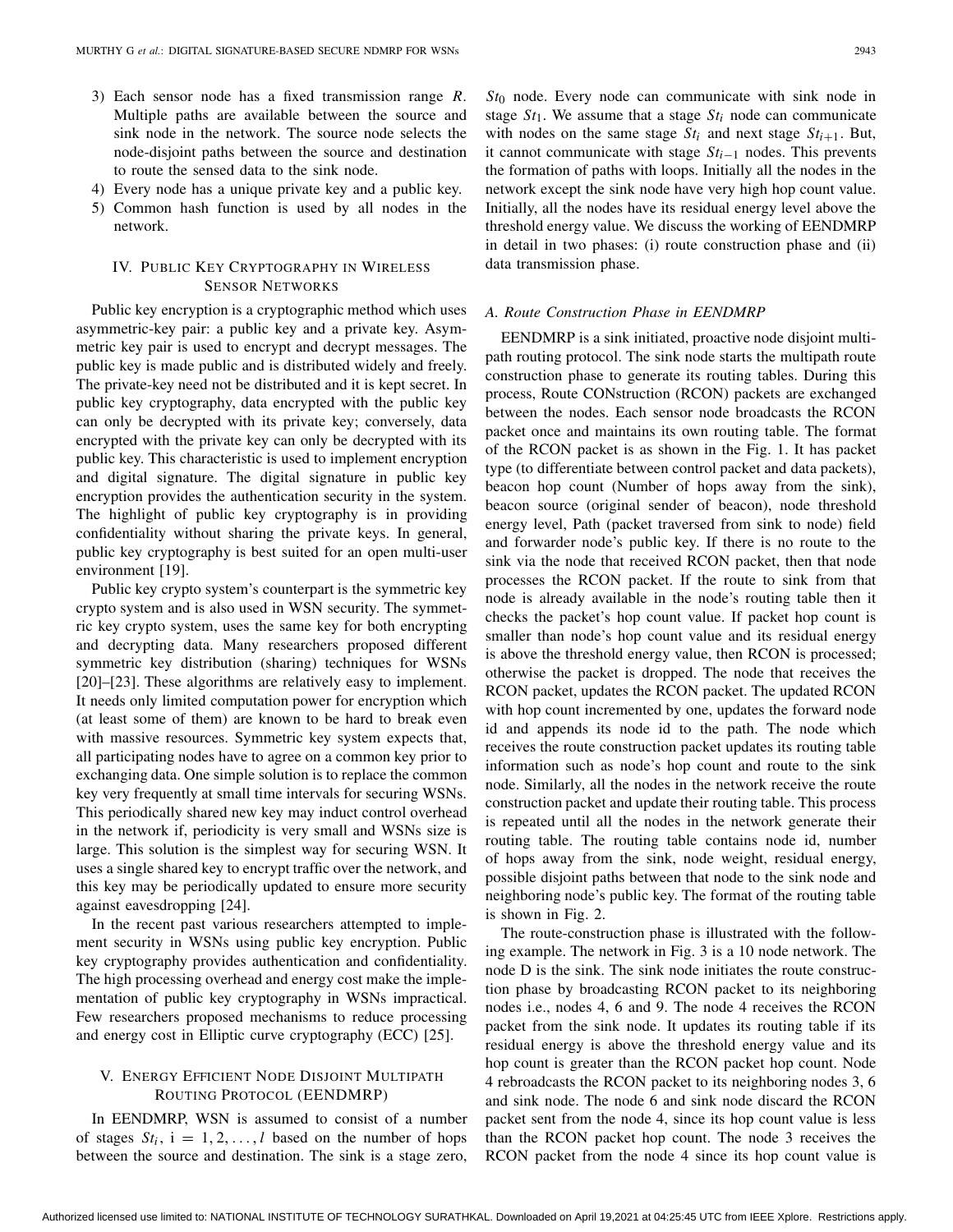| Packet<br><b>Type</b> | <b>Hop Count</b> | <b>Forward ID</b> | <b>Threshold</b><br><b>Energy</b> | Route   | Forwarder's<br><b>Public Kev</b> |
|-----------------------|------------------|-------------------|-----------------------------------|---------|----------------------------------|
| 1 Byte                | 2 Bytes          | 2 Bytes           | 4 Bytes                           | 2 Bytes | 4 Bytes                          |

Fig. 1. Format of route construction (RCON) packet.

| <b>NODE ID</b> | <b>Hop Count</b> | <b>Node Cost</b> | <b>Residual</b><br><b>Energy</b> | <b>Node Disjoint</b><br>Paths | <b>Neighboring</b><br>node's |
|----------------|------------------|------------------|----------------------------------|-------------------------------|------------------------------|
|                |                  |                  |                                  |                               | <b>Public Key</b>            |

Fig. 2. Format of node routing table.



Fig. 3. Route construction phase in EENDMRP.

greater than the received RCON packet hop count. The node 6 updates the RCON packet received by the sink node and broadcasts to its neighboring nodes. Here, the nodes 3, 5 and 8 receive the packet. But, the nodes 4, 9 and sink node discard the packet as their hop count is less than the received RCON packet hop count. Similarly, node 9 updates the RCON packet received by the sink node and broadcasts to its neighboring nodes. Here, the nodes 6, 8 and sink receive the RCON packet. The node 6 and sink discard the RCON packet sent from the node 4, since its hop count value is less than RCON packet's hop count. This will be continued until all the nodes in the network generate their routing tables.

## *B. Data Transmission Phase in EENDMRP*

In this phase, the primary path is chosen from the available node disjoint multiple paths between source and destination based on maximum Path Cost (PC). To choose primary path based on maximum path cost, the effective node parameters like, rate of energy consumption, filled queue length and effective residual energy is taken into consideration. To identify the path cost, the rate of energy consumption of *jth* node is calculated. It is better to identify the rate of energy consumption to have knowledge of the rate of drain of the residual energy of a node for a unit time. If the data traffic through the node is high, or if that node acts as an intermediate node for large number of routes to sink, then the rate of energy consumption is also high.

To calculate *jth* node cost, the data packets queued up in the  $j<sup>th</sup>$  node's buffer is also taken into consideration. Every node in the path finds its cost. If node cost is low, then the capability of handling the data traffic by that node is less, as it may have higher rate of energy consumption, or lower residual energy. If the  $j<sup>th</sup>$  node has the minimum node cost compared to all the nodes in the path Pi, then  $j<sup>th</sup>$  node cost becomes the cost of the path Pi. This is to confirm that, the data traffic through the path is to suit the capability of the least cost node.

Similarly, if all the path costs  $PC_i$  *i* = 1, 2, ..., *k* are evaluated then the primary path *PP* is chosen as the path which has the maximum path cost. This is to say that the path which can handle maximum data traffic and is a more reliable path among the node disjoint paths.

Let *k* be the number of multiple paths between the  $j<sup>th</sup>$  node and sink and m be the number of nodes in the path  $P_i$ , RECold is the previous rate of energy consumption, *RECne*<sup>w</sup> is the current rate of energy consumption and  $REC<sub>j</sub>$  is the average rate of energy consumption of the  $j<sup>th</sup>$  node.  $REC_j$  is evaluated using the well-known Exponential Weighted Moving Average (EWMA) technique

$$
REC_j = \alpha * REC_{old} + (1 - \alpha) * REC_{new} \tag{1}
$$

where, the coefficient  $\alpha \in (0, 1)$  represents the degree of weighting decrease and is a constant smoothing factor. To better reflect the current condition of energy expenditure of nodes, this work sets  $\alpha$  as 0.3 as in [26]. Let  $FQL_i$  be the filled queue length of the  $j^{th}$  node,  $RE_j$  be the residual energy of the  $j^{th}$  node and  $NC_j$  be the node cost of the  $j^{th}$  node. Then

$$
NC_j = (RE_j/REC_j) * FQL_j.
$$
 (2)

The path cost  $PC_i$  of the path  $P_i$  is

$$
PCi = \min\{NC_j \text{ where, } j \in m\}. \tag{3}
$$

The primary path *PP* among the multiple paths between source and sink is selected as

$$
PP = \max\{PC_i \text{ where, } i \in k\}. \tag{4}
$$

## VI. SECURITY IN EENDMRP

The security in EENDMRP is designed using the asymmetric (public) key crypto system. To generate the digital signature, MD5 hash function is used. The private and public keys are generated using the RSA algorithm. It is a widely used public key crypto system. It may be used to provide both secrecy and digital signatures. Its security is based on the intractability of the integer factorization problem [27].

The major advantage of RSA is that it does not increase the size of the message. It may be used to provide privacy and authentication over communication links through digital signatures [28]. In the past, the constraints of sensor networks have fostered a belief in some researchers that many Internet level security techniques are heavyweight for sensor networks and that new alternatives must be developed. This opinion has led to interesting new research. Westoff et al [28] demonstrate that with careful design, the widely used RSA public key crypto system can be deployed on even the most resource constrained sensor network devices.

The verification time of RSA is found to be more than 30 times faster than ECDSA. The signature generation is measured to be 8 times slower than ECDSA. Wander et al [29] suggest that an optimal choice of a digital signature depends on the demand of the application. The RSA is well suited for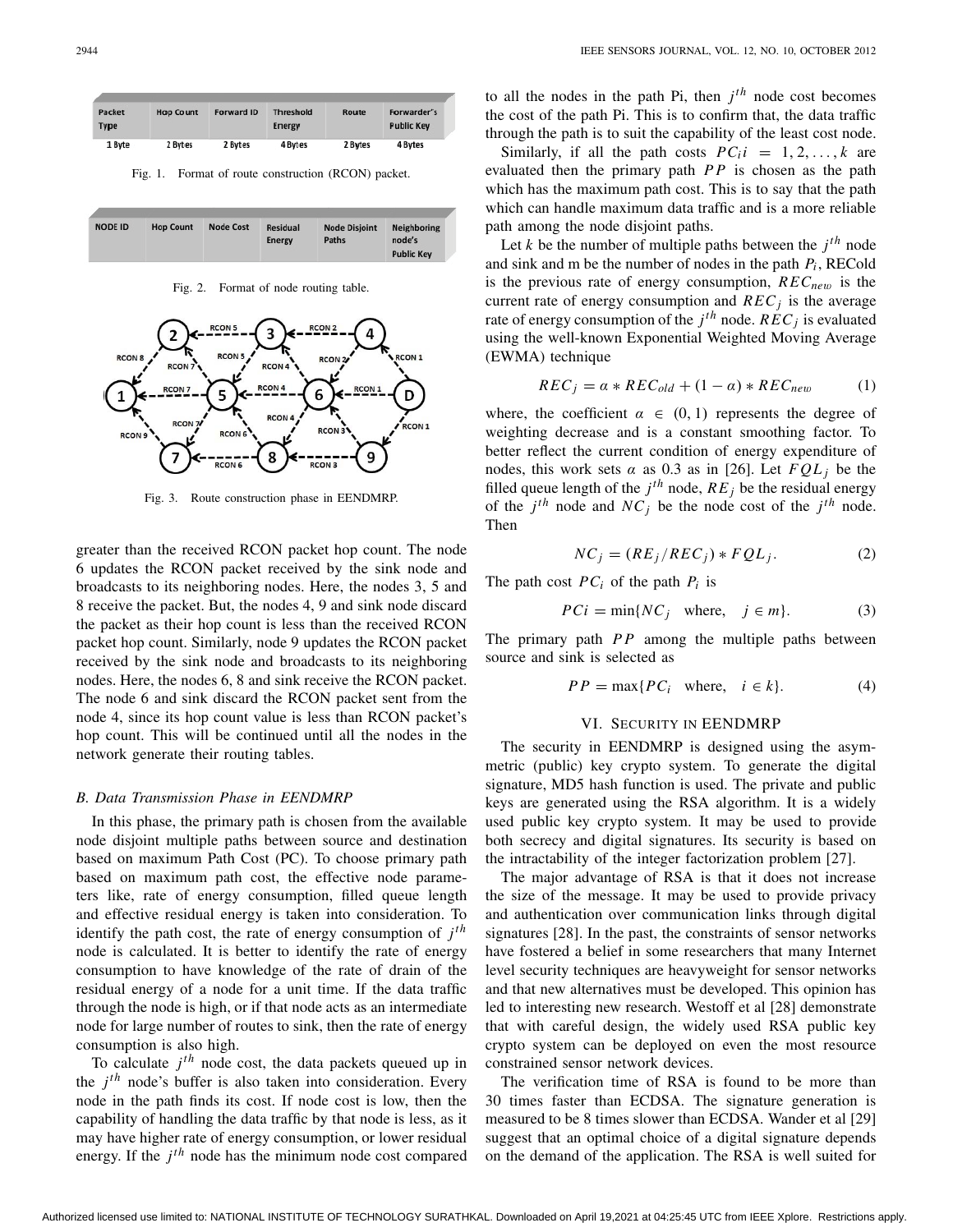certificate based systems that require few signature generation and large number (thousands) of verifications. Westoff et al [28] also state that, when the number of hops between source and sink node is more than 5, RSA performs better than ECDSA in CPU execution cost per packet. If, the number of hops is less than 5, then ECDSA is better than RSA. Wander et al [29] presented the interesting results that the power required to transmit 1 bit is equivalent to roughly 2090 clock cycles of execution on the microcontroller alone.

In this work the focus is on providing the security in routing protocol with concern to privacy, authentication and non-repudiation of the data in the network. The security in EENDMRP is analysed using RSA Public key crypto system. Initially it is assumed that all the sensor nodes have their unique public key during its deployment in the phenomena.

During the route construction phase, the sink broadcasts RCON packets to its neighbouring nodes. The neighbouring nodes receive the RCON packet. A neighbouring node updates RCON packet with its public key. It rebroadcast the RCON packet to its neighbouring nodes. Similarly all the nodes in the network update their routing table with their neighbouring node's public key. Here, the nodes receive the RCON packet even from the  $St_{i+1}$  stage nodes. A node updates its routing table with the  $St_{i+1}$  stage node's public key and discards the packet without forwarding to its neighbouring nodes. Here, the objective is that every node should know public key of its neighbouring node i.e., which are reachable in one hop.

In the data transmission phase, the source node selects the node-disjoint paths to the sink node and sends the data traffic through it. The source node picks *M* amount of data to send through the node-disjoint primary path to the sink. The MD5 hash function *H* is used to create message digest  $H(M)$  at the source node. The source node generates the digital signature  $d_{sign} = (H (M))^d$  mod *n* by encrypting the message digest *H*(*M*) with its private key *d* where,  $n = p * q$ , *p* and *q* are random prime numbers with  $p \neq q$ . The source node forwards *dsign* with data *M*, (*dsign*, *M*) to its neighbouring node through the path it takes to reach sink.

A neighbouring node on reception of (*dsign*, *M*) and the path in the data packet, verifies the digital signature by comparing decrypted value of  $d_{sign}^e$  mod *n* with message digest  $H(M)$ . The  $d_{sign}^e$  mod *n* is key  $(e, n)$  using the formula, decrypted using sender's public

$$
d_{sign}^{e} mod n = ((H(M))^{d} mod n)^{e} mod n
$$
  
= 
$$
(H(M))^{ea} mod n
$$
 (5)

By applying Little Fermat's and Chinese Remainder Theorem to Equation (5), it can be shown that

$$
d_{sign}^e mod\ n = H(M) \tag{6}
$$

If the generated  $H(M)$  by the receiver and the decrypted  $H(M)$  of digital signature dsign is equal, then the receiver accepts the data; otherwise rejects the data and informs the sender that the data is altered through by generating route error packet. This process is repeated in every hop of the nodedisjoint path between source and destination. The proposed public key crypto system provides authentication, integrity and non-repudiation in the wireless sensor network.

## *A. Correctness of RSA Public Key Crypto System in EENDMRP*

The confirmation of the data source in the EENDMRP at the sink node is shown in the following steps. We know that, the digital signature  $d_{sign}$  is generated using  $d_{sign} = ((H(M))d$ mod *n*) and decrypted using source public key *e*

$$
H(M) = (d^{e} (mod \ n))
$$
\n
$$
= ((H(M))^{d})^{e} (mod \ n))
$$
\n
$$
= (H(M))^{ed} mod \ n
$$
\n
$$
= (H(M))^{1+k(p-1)(q-1)} mod \ n
$$
\n
$$
H(M) = (H(M)) \cdot (H(M))^{k(p-1)(q-1)} mod \ n
$$
\n(11)

using,  $ed \equiv 1 \mod (\varphi(n))$  and replacing  $(\varphi(n))$  with  $ed =$  $1+k(p-1)(q-1)$ . The Little Fermat's theorem states that if  $a > 1$  be an integer and *p* is any prime with  $(a, p) = 1$  then  $a^{p-1} \equiv 1 \mod p$ . Hence

$$
H(M)^{p-1} \text{mod } p = 1. \tag{8}
$$

Similarly,  $H(M)^{q-1}$ *mod*  $q = 1$ . Consider

$$
H(M)[H(M)]^{k(p-1)(q-1)} \pmod{p} \tag{9}
$$

on rearranging (9) is equivalent to

$$
H(M)[H(M)(p-1)(mod p)]^{k(q-1)}
$$

using (8) it is equivalent to  $H(M)$ . Similarly

$$
H(M)[H(M)]^{k(p-1)(q-1)} \text{(mod } q) = H(M). \tag{10}
$$

Chinese Remainder Theorem states that, if  $a \equiv b \pmod{p}$ , and  $a \equiv b \pmod{q}$  then,  $a \equiv b \pmod{p.q}$  using (9) and (10) together with Chinese Remainder Theorem, it can be shown that

$$
H(M)[H(M)]^{k(p-1)(q-1)} = H(M)(mod p,q)
$$

from Equation (7)

$$
H(M) \equiv H(M)(mod\ n) \text{ since, } n = p.q.
$$

Hence it confirms that the data received at the sink node is the data sent from last hop of the path.

## *B. Defending the WSN Threats*

The specific wireless sensor network attacks defended in this work are: data tampered or altered routing, Sybil attack, HELLO attack, selective forwarding, sink hole and byzantine attack.

1) Defending Data Tampered or Altered Routing

The most direct attack against routing protocol is to target the routing information exchanged between nodes. By spoofing, altering, or replaying routing information, adversaries may be able to create routing loops, attract or repel network traffic, extend or shorten source routes, generate false-error messages, partition the network, increase end-to-end delay etc. In digital signature based crypto system, public key of the sender is required to decrypt the message digest at the data receiver node. If the decrypted digital signature and the evaluated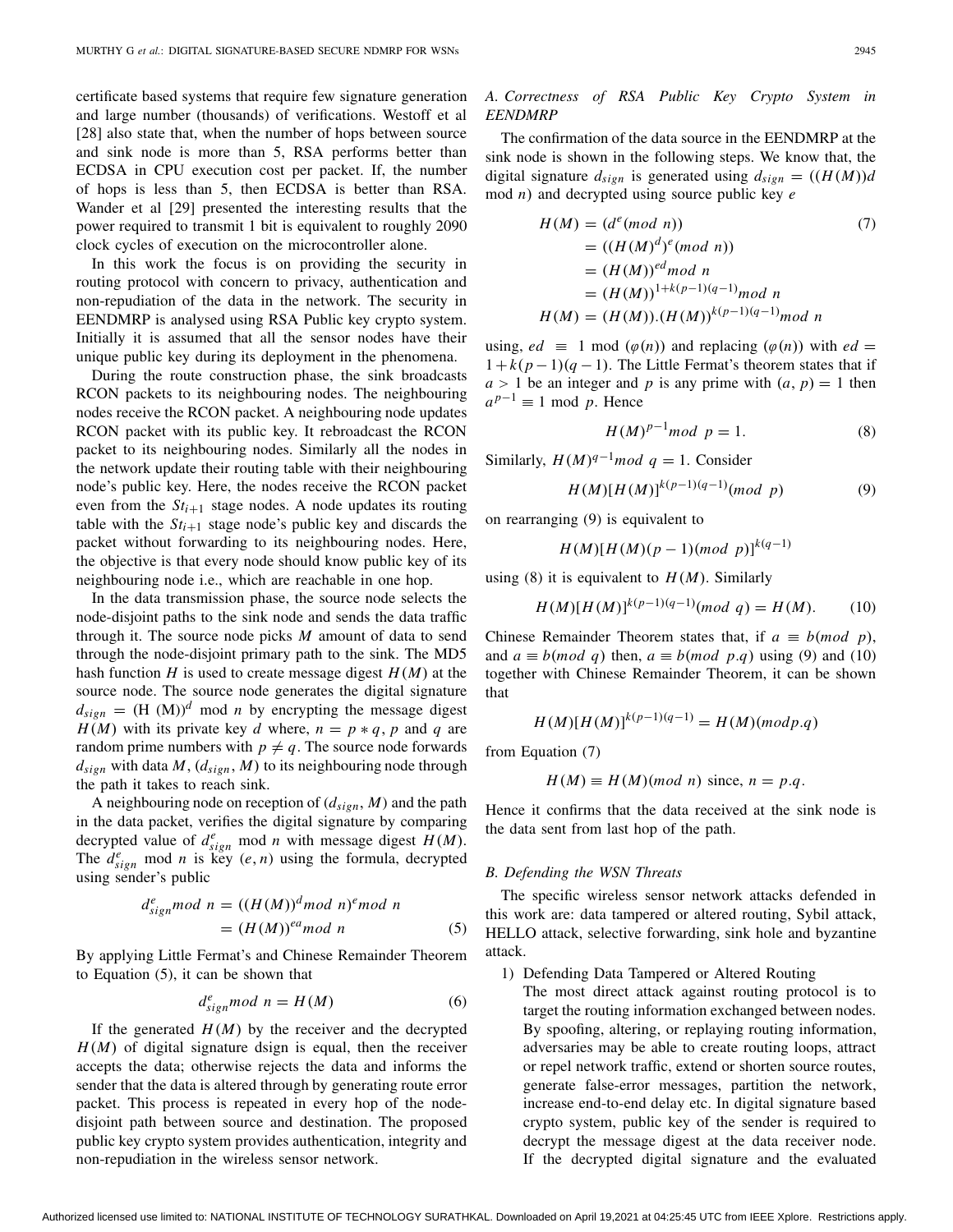message digest at the receiver is equal, then it proves the data integrity and non-repudiation in the network.

2) Selective Forwarding and Sink Hole

Multi-hop networks are often based on the assumption that participating nodes will faithfully forward received messages. In selective forwarding attack, the malicious nodes may refuse to forward certain messages and simply drop them, ensuring that they are not propagated any further. A simple form of this attack is when a malicious node behaves like a black hole and refuses to forward every packet that it receives. In the EENDMRP model, there is no chance of the malicious node to drop the packets or to divert the data traffic in the network, because the source node selects the node-disjoint path to route the data from its routing table. Every intermediate node knows its next neighbouring node. So there is no chance of malicious node diverting the data traffic.

3) Byzantine Attack

In this attack, a compromised node or a set of compromised nodes work in collusion and carry out attacks such as creating routing loops, forwarding packets in non-optimal routes and selectively dropping packets. It is very difficult to detect the Byzantine attacks, since the networks do not exhibit any abnormal behavior. The EENDMRP model is a sink initiated, proactive multipath routing protocol. The routes are constructed in the route construction phase, which is initiated by the sink node. Every node in the network can communicate or forward the RCON packets to its next stage nodes and not with the previous stage nodes. This mechanism avoids the formation of loops. The node disjoint multi path from the source to sink node is selected from its routing table. Selecting a non-optimal path by the malicious node to the sink node is not possible. The primary path and node disjoint paths are selected by the source node.

#### VII. RESULTS AND DISCUSSION

The EENDMRP model is implemented using Network Simulator 2.34. The simulation parameters are  $200 \times 200$  sq.m area, 10 to 100 numbers of nodes with grid topology, 802.15.4 MAC layer and two ray ground radio propagation models. The EENDMRP model is compared with the AOMDV model [3] from different perspectives such as packet delivery fraction, end-to-end delay, normalised routing load and average energy spent. The network simulator set up is shown in Table I.

## *A. Packet Delivery Fraction*

The ratio of the data packets delivered to the destinations to those generated by the constant bit rate (CBR) sources is known as Packet Delivery Fraction (PDF). Fig. 4 shows the PDF of the AOMDV and EENDMRP models for varying number of nodes. The PDF is always high in the EENDMRP model as compared to the AOMDV model. The number of dropped packets in the EENDMRP model is less than that in the AOMDV model. The effective primary path selection mechanism in the EENDMRP model avoids the packet drop

TABLE I SIMULATION PARAMETERS

| Sl.No | Parameters           | Values                       |
|-------|----------------------|------------------------------|
| 1     | Simulation area      | $200 \times 200 \text{ m}^2$ |
| 2     | Propagation          | Two ray ground               |
| 3     | MAC type             | 802.15.4                     |
| 4     | Queue type           | DropTail                     |
| 5     | <b>Oueue</b> limit   | 100                          |
| 6     | Antenna type         | Omni directional antenna     |
| 7     | Transmission range   | $15 \text{ m}$               |
| 8     | Number of nodes      | $10$ to $100$ nodes          |
| 9     | Packet type and size | CBR and 512 bits             |
| 10    | Data rate            | <b>100 KBPS</b>              |
| 11    | Simulation time      | 150s                         |
| 12    | Topology             | Grid                         |
| 13    | Initial energy       | 5 J                          |
| 14    | Transmission power   | 36.00e-3 W                   |
| 15    | Reception power      | 20.00e-3 W                   |
| 16    | Idle power           | 20.00e-3 W                   |
| 17    | Sleep power          | $1.00e-6$ W                  |
|       |                      |                              |





over the network. The primary path is chosen from the node routing table based on the maximum path cost in the EENDMRP model. The path cost is chosen using filled queue length of the node. The minimum value of the node's cost in the path is the cost of that path. If any node's filled queue length is maximum in a path, then the chances of selecting that path as a primary path is minimized. It indicates that the primary path is selected, such that the residual energy is high and filled queue length is short. The packet drops are avoided in EENDMRP after the queue is filled. In the AOMDV model, the multiple paths are selected from the source node to sink node. In the AOMDV model, random path is selected for sending the data packets from the source node to sink node over the multiple paths. The randomness in path selection makes the path more vulnerable to packet drops in the network. In Fig. 4, when the number of nodes in the network is 40 and 50, the PDF of the AOMDV model is 98% and when the number of nodes is 60, the PDF is 96.5%. In the EENDMRP model, the PDF is an average of 7% higher as compared to the AOMDV model because of queue buffer overflow. When the number of nodes is increased from 10 to 100, the PDF is also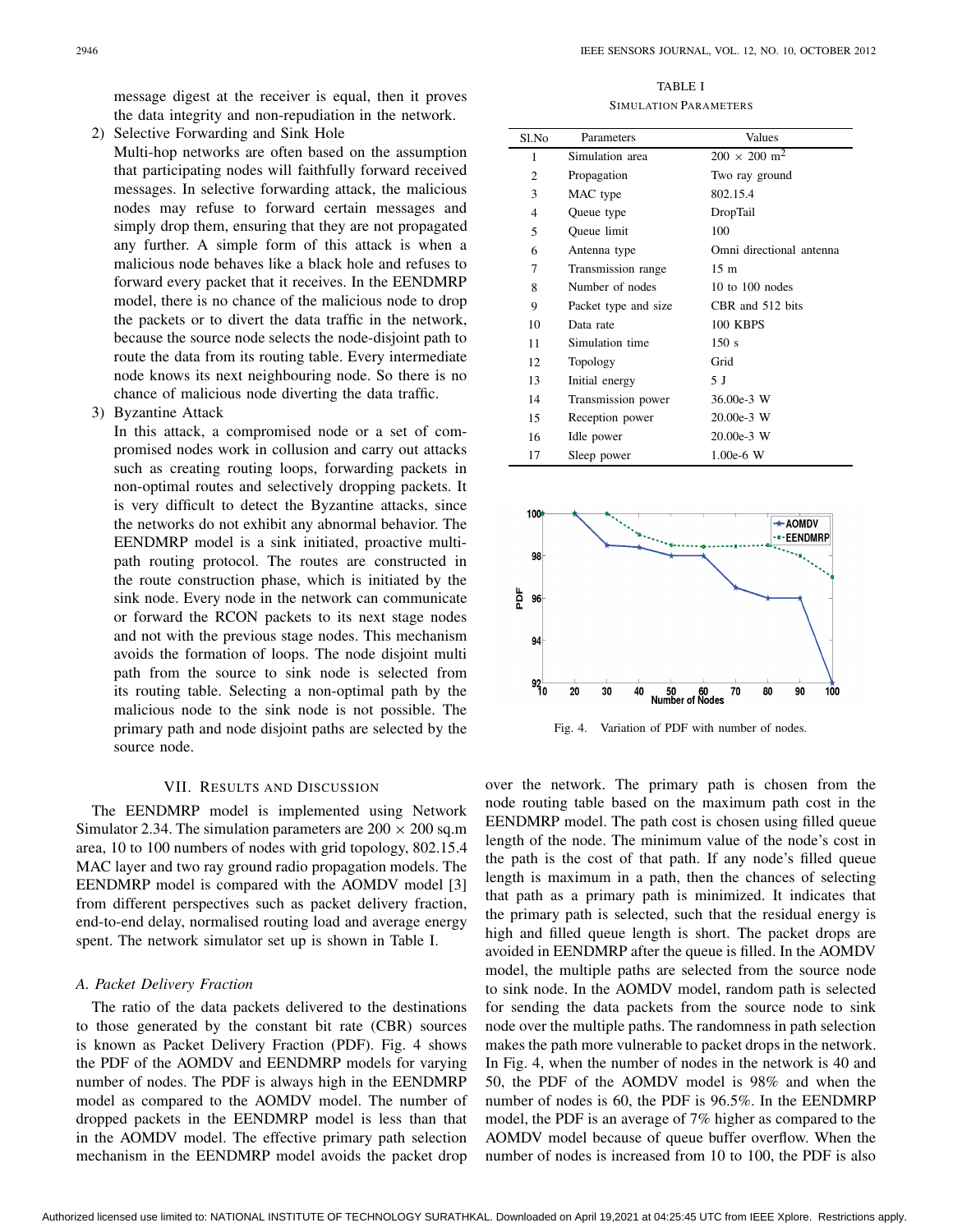

Fig. 5. Variation of end-to-end delay with number of nodes.

decreases. When the number of nodes is 10 and 100, the PDF in EENDMRP is 100% and 97% respectively; which is 100% and 92% in AOMDV.

## *B. Average End-to-End Delay*

Average end-to-end delay includes all possible delays due to buffering during route discovery latency, queuing at the interface queue, retransmission delays at the MAC, and propagation and transfer times of data packets. Fig. 5 shows the end-to-end delay incurred in sending the data from the source node to sink node in the AOMDV and EENDMRP models. The end-to-end delay is reduced in the EENDMRP model as compared to the AOMDV model. The EENDMRP model is a proactive multipath routing table and routes are readily available to the sink node. In route construction phase, the node receives the routeconstruction packet only when its hop count is greater than the RCON packet's hop count. The AOMDV model is a reactive multi-path routing protocol. When the source node gets data to send, the route discovery is done from the source node to the sink. The end-to-end delay is more in the AOMDV model because of its reactive nature. The path selected to route the data may not be of the minimum hop. There is a reduction of 28.6% in end-to-end delay in the EENDMRP model as compared to the AOMDV model. When the number of nodes is increased the end-to-end delay also increased, because the number of hops between source and destination also increase. There is 4.5e4 ms and 6.8e4 ms end-to-end delay in AOMDV when the number of nodes is 10 and 100 respectively. But, end-to-end delay in EENDMRP is 4.4e4 ms and 5.3e4 ms when the number of nodes is 10 and 100 respectively. There is an average reduction of 24.71% delay in EENDMRP as compared to AOMDV.

#### *C. Normalized Routing Load*

Normalized Routing Load (NRL) is the number of routing packets transmitted per data packet delivered at the destination. Each hop-wise transmission of a routing packet is counted as one transmission. Fig. 6 shows the NRL in the AOMDV and EENDMRP models. In the AOMDV model, the number of control messages used in constructing multiple paths is high as compared to the EENDMRP model. The source node broadcasts the RREQ packets to its neighbours. The RREQ



Fig. 7. Variation of energy spent (in Joules) with number of nodes.

packet is re-broadcast until the destination or an intermediate node receives the RREQ packet. The destination generates multiple route replies. These replies travel along multiple loopfree reverse paths to the source established during the route request propagation. In every node's route construction phase, the number of RREQ packets and its multiple route replies travelled in multiple routes in multi hops consume high routing packet overhead per data packet transmission. As the number of nodes increases in the network or when the number of hops between the source and destination is large, then the control messages is also high. In Fig. 6, when the number of nodes is increased from 50 to 60, the NRL is increased sharply as compared to other cases. This is because, the source selected in the simulation is maximum hop distance node in the network to the destination compared to other cases. The NRL in the EENDMRP model is low compared to the AOMDV model, because of its proactive routing nature. The number of control messages used in the EENDMRP is low. In the EENDMRP model, the RREP packets are avoided from the destination node. The multiple routes are constructed in all the nodes in an iteration of route construction phase. There is a reduction of 67.56% of normalized routing load in the EENDMRP model as compared to the AOMDV model in the network.

## *D. Average Energy Spent*

Average energy spent by the sensor nodes in the network is one of the important metrics to evaluate energy efficiency of the proposed routing protocol. Fig. 7 shows the average energy spent by each node in the network. The average energy spent by each node in the EENDMRP model is less as compared to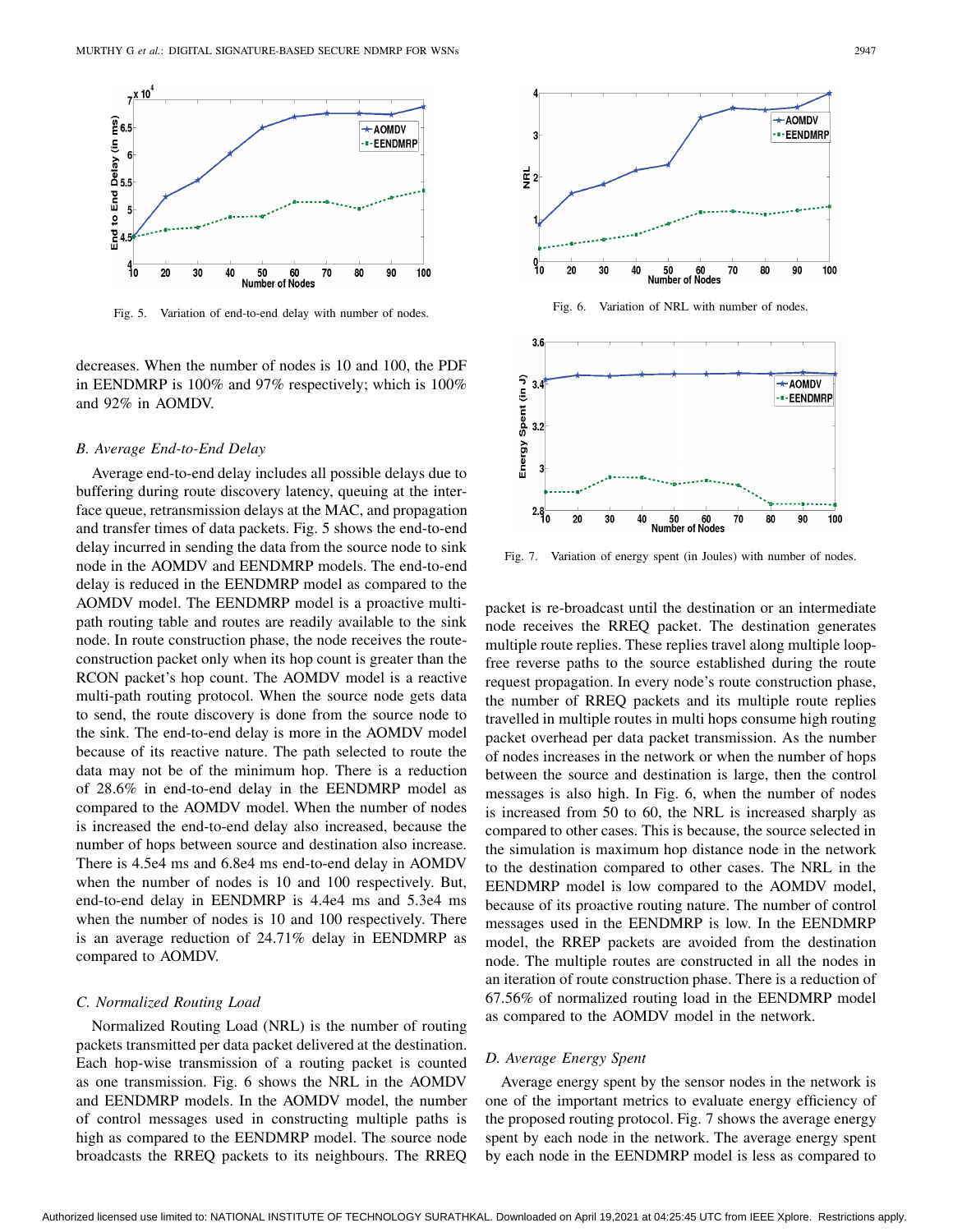the AOMDV model. The EENDMRP model is a proactive protocol. In the route construction phase, all the nodes in the network generate their routing tables and find the path to the sink. In the AOMDV model, route to sink is generated only when it is required. Thus the energy spent on the route discovery is reduced drastically. There is a reduction of 19.1% in energy consumption in the EENDMRP model as compared to the AOMDV model.

## VIII. CONCLUSION

The work proposes the energy efficient node-disjoint multipath routing protocol to increase the network lifetime. The effective routing metrics like, buffer utilization, residual energy and the drain rate are used in selecting the primary path in the energy efficient node-disjoint multipath routing protocol. EENDMRP performs better than AOMDV protocol. There is an improvement of 7% in packet delivery fraction, reduction of 28.6% in end-to-end delay, reduction of 67.56% of normalized routing load and energy saving of 19.1%. The proposed protocol provides the security using digital signature, which is generated by using the MD5 hash function and RSA algorithm. The security ensures the correctness of data, nonrepudiation and authentication. The proposed protocol defends data tampered or altered routing, selective forwarding, sink hole and byzantine attacks. In this paper EENDMRP is limited to physical data routing and multimedia data routing is not taken into consideration. A new metric measuring energy and QoS with link reliability is yet to be designed.

#### **REFERENCES**

- [1] J. N. Al-Karaki and A. E. Kamal, "Routing techniques in wireless sensor networks: A survey," *Comput. Netw.*, vol. 11, no. 6, pp. 6-28, 2004.
- [2] O. Erdene-Ochir, M. Minier, F. Valois, and A. Kountouris, "Toward resilient routing in wireless sensor networks: Gradient-based routing in focus," in *Proc. 4th Int. Conf. Sensor Technol. Appl.*, 2010, pp. 478–483.
- [3] H. Zhang and H. Shen, "Energy-efficient beaconless geographic routing in wireless sensor networks," *IEEE Trans. Parallel Distrib. Syst.*, vol. 21, no. 6, pp. 881–896, Jun. 2010.
- [4] M.-C. Zheng, D.-F. Zhang, and J. Luo, "Minimum hop routing wireless sensor networks based on ensuring of data link reliability," in *Proc. Int. Conf. Mobile Ad-Hoc Sensor Netw.*, 2009, pp. 212–217.
- [5] L. Cheng, S. K. Das, J. Cao, C. Chen, and M. Jian, "Distributed minimum transmission multicast routing protocol for wireless sensor networks," in *Proc. Int. Conf. Parallel Process.*, 2010, pp. 188–197.
- [6] T. Hou, Y. Jianping, and S. F. Midkiff, "Maximizing the lifetime of wireless sensor networks through optimal single-session flow routing," *IEEE Trans. Moible Comput.*, vol. 5, no. 9, pp. 1255–1266, Sep. 2006.
- [7] D. Ganesan, R. Govindan, S. Shenker, and D. Estrin, "Highly-resilient, energy-efcient multipath routing in wireless sensor networks," *Mobile Comput. Commun. Rev.*, vol. 1, no. 2, pp. 1–13, 2002.
- [8] Y. Ganjali and A. Keshavarzian, "Load balancing in ad hoc networks: Single-path routing versus multi-path routing," in *Proc. INFOCOM*, 2004, pp. 1120–1125.
- [9] Y. K. Tan, *Sustainable Wireless Sensor Networks*. Rijeka, Croatia: Intech Publishers, Dec. 2010, ch. 12, pp. 279–309.
- [10] C. Karlof and D. Wagner, "Secure routing in wireless sensor networks: Attacks and countermeasures," in *Proc. IEEE Int. Workshop Sensor Netw. Protocols Appl.*, May 2003, pp. 113–127.
- [11] M. Marina and S. Das, "On-demand multipath distance vector routing in ad hoc networks," in *Proc. Int. Conf. Netw. Protocols*, 2001, pp. 14–22.
- [12] K. Guan and L.-M. He, "A novel energy-efficient multi-path routing protocol for wireless sensor networks," in *Proc. Int. Conf. Commun. Mobile Comput.*, Apr. 2010, pp. 214–218.
- [13] C.-S. Nam, H.-Y. Cho, and D.-R. Shin, "Efficient path setup and recovery in wireless sensor networks by using the routing table," in *Proc. Int. Conf. Educ. Technol. Comput.*, 2007, pp. 156–159.
- [14] M. Radi, "LIEMR: A Low-interference energy-efficient multipath routing protocol for improving QoS in event-based wireless sensor networks," in *Proc. Int. Conf. Sensor Technol. Appl.*, 2010, pp. 551–557.
- [15] M. Bheemalingaiah, M. M. Naidu, D. S. Rao, and G. Varaprasad, "Power-aware node-disjoint multipath source routing with low overhead in MANET," *Int. J. Mobile Netw. Design Innovat.*, vol. 3, no. 1, pp. 33–45, 2009.
- [16] D. B. Johnson, D. A. Maltz, and J. Broch, "Dynamic source routing protocol for mobile ad hoc networks," in *Proc. IETF Internet Draft*, 2004, pp. 139–172.
- [17] S. Kumar and S. Jena, "SCMRP: Secure cluster based multipath routing protocol for wireless sensor networks," in *Proc. 6th Int. Conf. Wireless Commun. Sensor Netw.*, 2010 pp. 1–6.
- [18] N. Nasser and Y. Chen, "SEEM: Secure and energy-efficient multipath routing protocol for wireless sensor networks," *Comput. Commun.*, vol. 30, no. 11, pp. 2401–2412, 2007.
- [19] A. Juels. (2011). *Cryptographic Tools* [Online]. Available: http://www. rsa.com/rsalabs/node.asp
- [20] A. Wadaa, S. Olariu, and L. Wilson, "Scalable cryptographic key management in wireless sensor networks," in *Proc. 24th Int. Conf. Distrib. Comput. Syst. Workshops*, 2004, pp. 1–7.
- [21] A. K. Das and D. Giri. (2011). An identity based key management scheme in wireless sensor networks. *CoRR* [Online]. Available: http://arxiv.org/pdf/1103.4676.pdf
- [22] Y. K. Jain and V. Jain, "An efficient key management scheme for wireless network," *Int. J. Sci. Eng. Res.*, vol. 2, no. 2, pp. 1–7, 2011.
- [23] X. Zhang, J. He, and Q. Wei, "EDDK: Energy-efficient distributed deterministic key management for wireless sensor networks," *EURASIP J. Wireless Commun. Netw.*, vol. 2011, pp. 1–11, Dec. 2011.
- [24] C. Xu and Y. Ge, "The public key encryption to improve the security on wireless sensor networks," in *Proc. 2nd Int. Conf. Inf. Comput. Sci.*, 2009, pp. 11–15.
- [25] X. Huang, D. Sharma, M. Aseeri, and S. Almorqi, "Secure wireless sensor networks with dynamic window for elliptic curve cryptography," in *Proc. Electron., Commun. Photon. Conf.*, 2011, pp. 1–5.
- [26] D. Kim, J. J. Garcia-Luna-Aceves, and K. Obraczka, "Routing mechanisms for mobile ad hoc networks based on the energy drain rate," *IEEE Trans. Mobile Comput.*, vol. 2, no. 2, pp. 1–6, Apr.–Jun. 2003.
- [27] R. Watro, D. Kong, S. Cuti, C. Gardiner, C. Lynn, and P. Kruus, "Sensor networks with public key technology," in *Proc. 2nd ACM Workshop Security Ad Hoc Sensor Netw.*, 2004, pp. 59–64.
- [28] C. D. Westhoff, B. Lamparter, and A. Weimerskirch, "On digital signatures in ad hoc networks," *J. Eur. Trans. Telecom*, vol. 16, no. 5, pp. 411–425, 2005.
- [29] A. S. Wander, N. Gura, H. Eberle, V. Gupta, and S. C. Shantz, "Energy analysis of public-key cryptography for wireless sensor networks, in *Proc. 3rd IEEE Int. Conf. Pervasive Comput. Commun.*, 2005, pp. 324–328.



**Shiva Murthy G** received the B.E. and M.E. degrees in computer science and engineering from Bangalore University, Bangalore, India. He is currently pursuing the Ph.D. degree with the Department of Mathematical and Computational Sciences, National Institute of Technology Karnataka, Surathkal, India. His current research interests include wireless ad

hoc and sensor networks, network optimization, reliability engineering, and cognitive networks.

**Robert John D'Souza** received the Ph.D. degree from the Indian Institute of Technology, Delhi, India.

He is a Professor with the Department of Mathematical and Computational Sciences, National Institute of Technology Karnataka, Surathkal, India. Currently, he is guiding three Ph.D. students. He has published many journal publications and conference publications. His current research interests include data mining and wireless sensor networks.